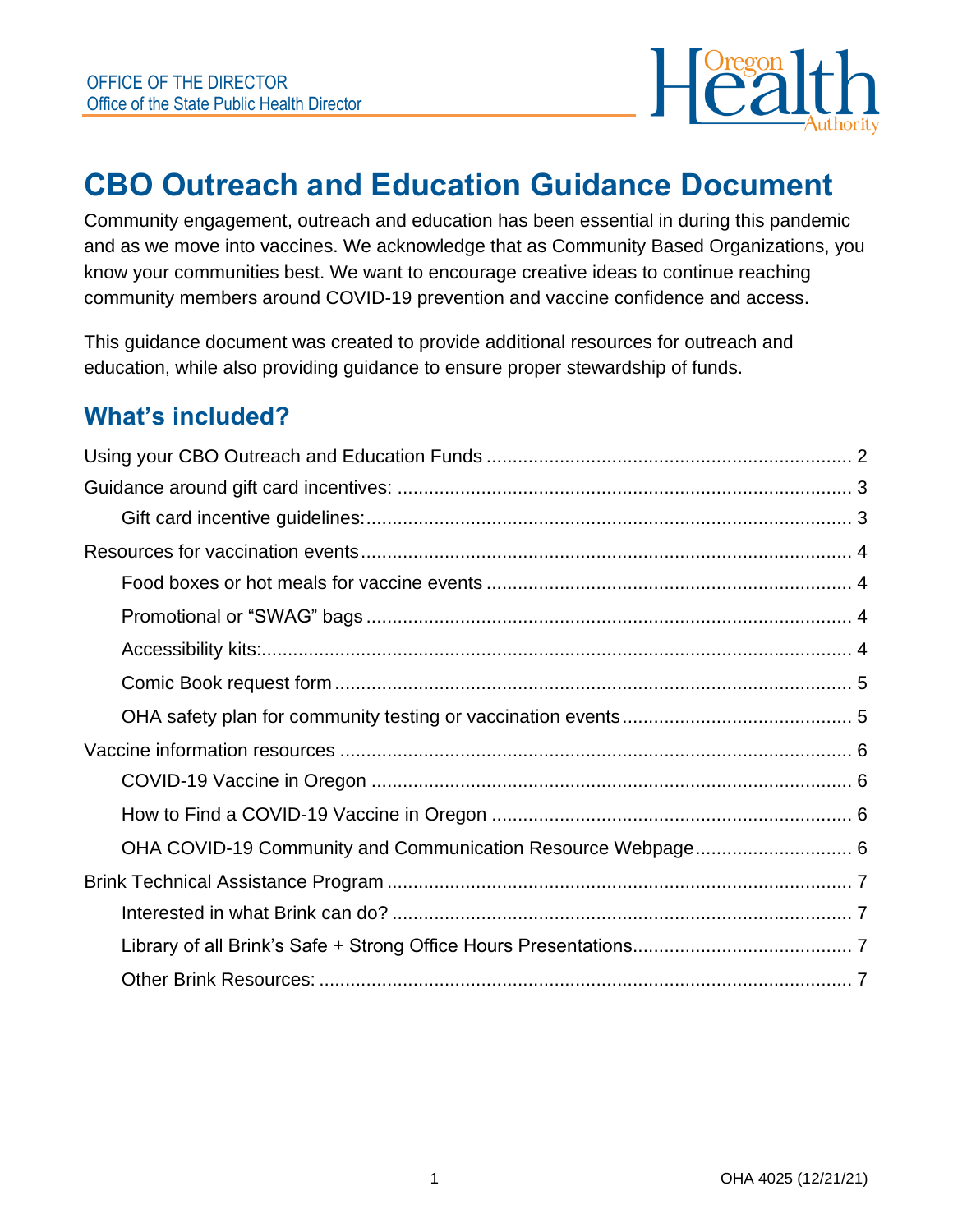# <span id="page-1-0"></span>**Using your CBO outreach and education funds**

Below are some examples of allowable and not allowable purchases under the Outreach and Education scope of work. Purchases are not limited to the list below. If you're ever unsure, please reach out to your Community Engagement Coordinator.

| <b>Allowable</b>                        | <b>Not allowable</b>             |
|-----------------------------------------|----------------------------------|
| <b>Printed material</b>                 | <b>Vehicles or RVs</b>           |
| Pop-up tents                            | Buildings or capital improvement |
| Personal protective equipment (PPE)     | Cash payouts                     |
| Video cameras to record outreach videos | Paying bills or rent             |
| Renting space for an event              |                                  |
| Take home incentives                    |                                  |
| Gift card incentives*                   |                                  |
| Other capital equipment**               |                                  |

Any equipment purchases, including IT and software purchases and upgrades and software licensing fees, must directly benefit the CBO's COVID-19 response.

#### **\*See next section for more guidance around gift cards.**

#### **\*\*Capital equipment:**

- Capital equipment includes any single item that costs more than \$5,000.
- Please get approval from your Community Engagement Coordinator before making the purchase.
- OHA will collect the equipment inventory form at the end of funding period.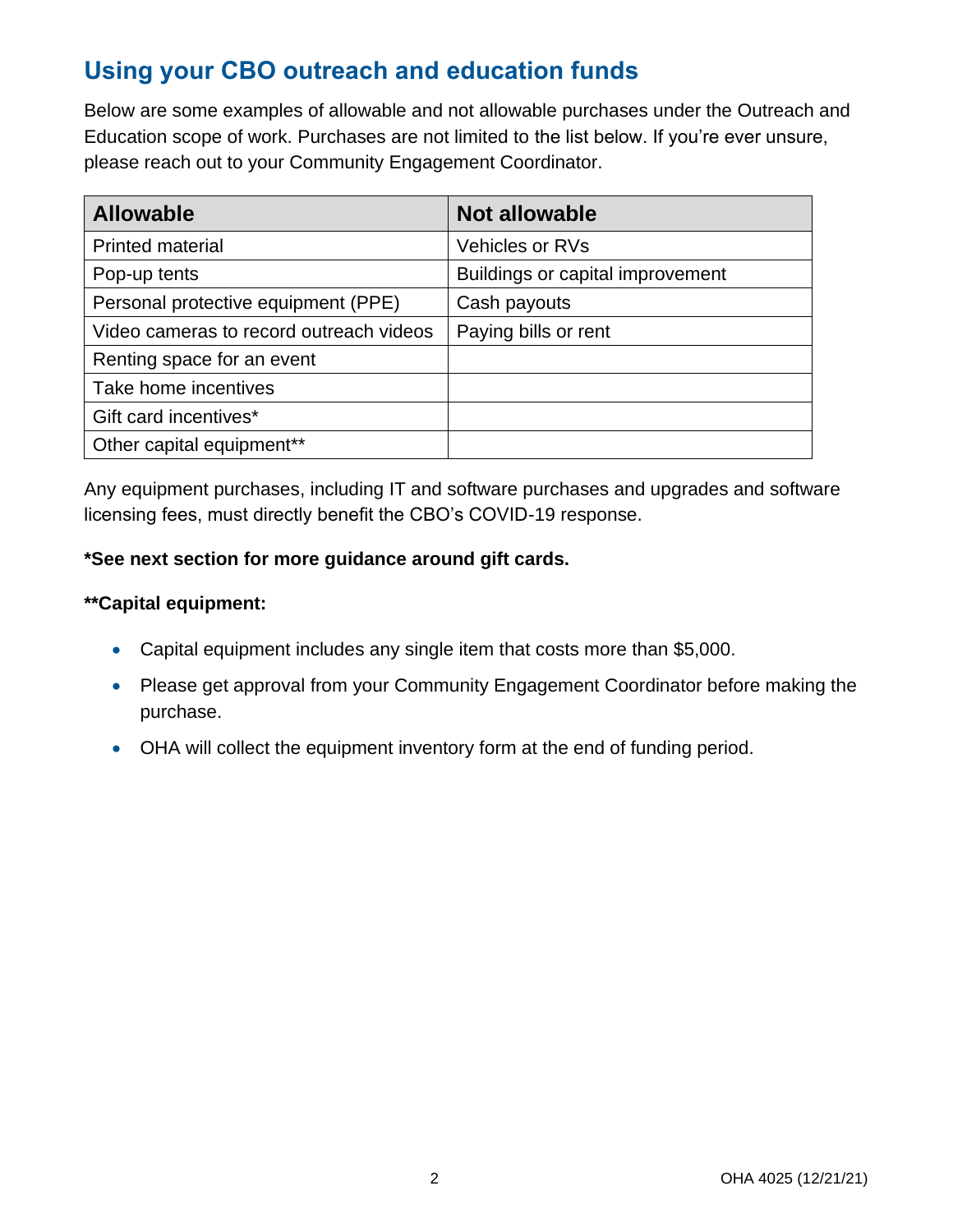# <span id="page-2-0"></span>**Guidance around gift card incentives:**

CBOs can use their community engagement funds to purchase vaccine incentives. While CDC has approved this, there are limitations on how funds can be used for incentives.

If your CBO wants to use community engagement funds for gift card incentives, please complete the "COVID-19 Vaccination Incentive Request Form" and send it to [community.covid19@dhsoha.state.or.us](mailto:community.covid19@dhsoha.state.or.us) and cc your CEC. For additional information on how to complete this form, check out this [video.](https://www.youtube.com/watch?v=oY0lq1VJqi8)

#### <span id="page-2-1"></span>**Gift card incentive guidelines:**

- Gift cards must be purchased from one of the approved vendors. See "COVID-19 Vaccination Incentive Request Form" for the approved list.
- Incentives are limited to up to \$100 total per person during their vaccination sequence (includes 1st shot, 2nd shot, and booster shot).
- Incentives can be provided for primary series and booster doses for those eligible who are 12 years old or older.
- Gift card incentives cannot be provided for youth ages 5-11.
- CBOs do not need to turn in any documents to OHA but should be tracking distribution for auditing purposes. OHA has created a [Gift Card Tracking Template](https://sharedsystems.dhsoha.state.or.us/DHSForms/Served/le1128257.xls) for CBOs to use, if needed.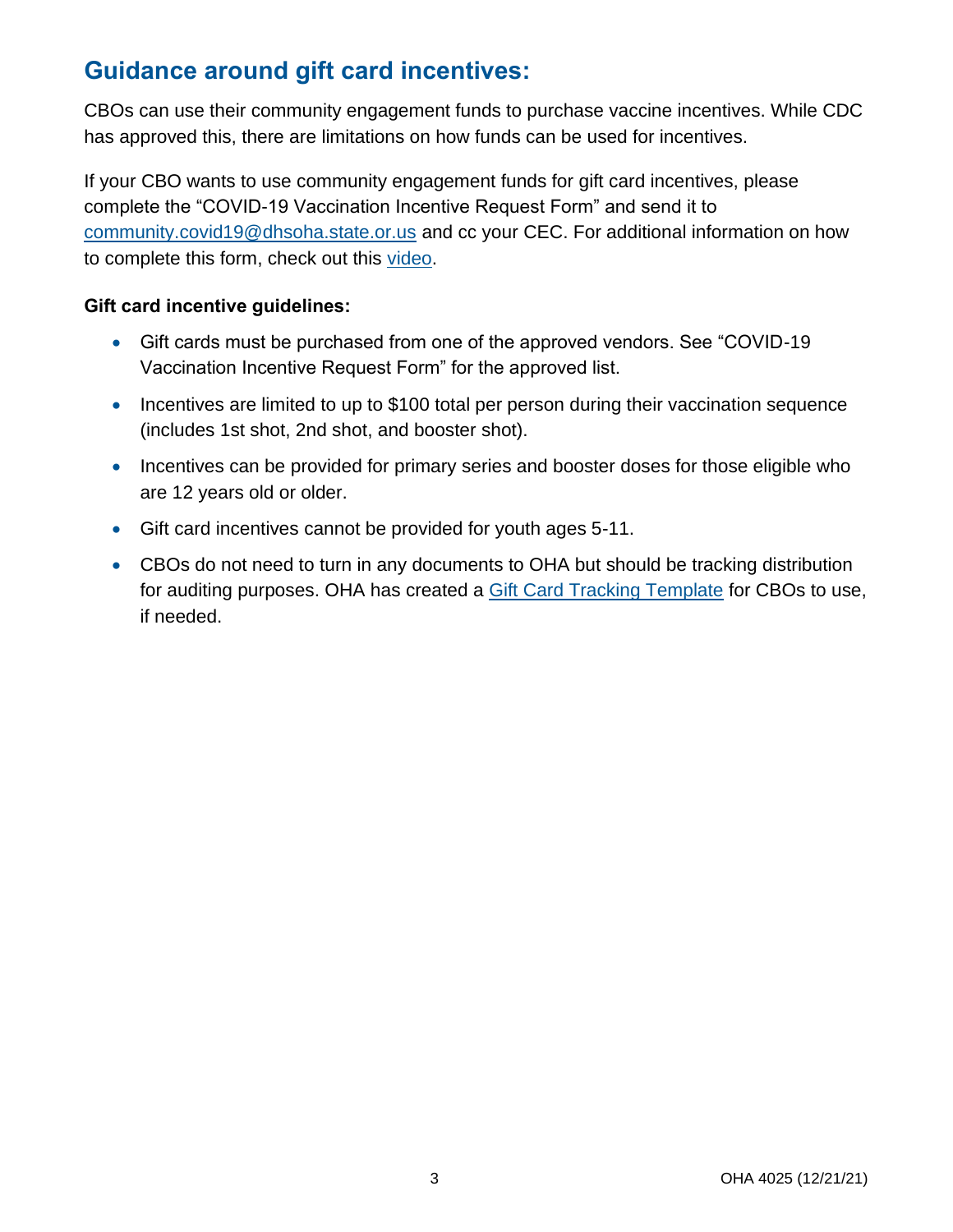## <span id="page-3-0"></span>**Resources for vaccination events**

OHA has a few resources available for CBO vaccine events. All of these resources are FREE to CBOs.

#### <span id="page-3-1"></span>**Food boxes or hot meals for vaccine events**

- OHA, in partnership with ODHS, OHS and other community partners are excited to provide food boxes or hot meals at your next event!
- Complete the form at least 7 business days prior to your vaccine event.

#### Food box or hot meal request form:

<https://app.smartsheet.com/b/form/5e8978a0af9f474dac49ee9b7d622136>

#### <span id="page-3-2"></span>**Promotional or "SWAG" bags**

- The canvas tote bags with the Safe + Strong logo include:
	- **PPE** (mask, thermometer, hand sanitizer)
	- **Printed Materials:** 
		- » COVID-19 Vaccine Common after shot symptoms
		- » Vaccine Card
		- » 2nd Dose Information
		- » Mental Health Information
		- » Washing Hands Poster
		- » Beating Covid Poster

Promotional or "SWAG" Bag request form: <https://app.smartsheet.com/b/form/a1be26ed2b0340958bc14ad2d0f16c0d>

#### <span id="page-3-3"></span>**Accessibility kits:**

- The accessibility kits include:
- Pocketalker amplifiers
- Batteries
- Clear masks
- Small white board
- Flashlights
- Magnifying glasses
- Visual communication cards, including "I Speak" section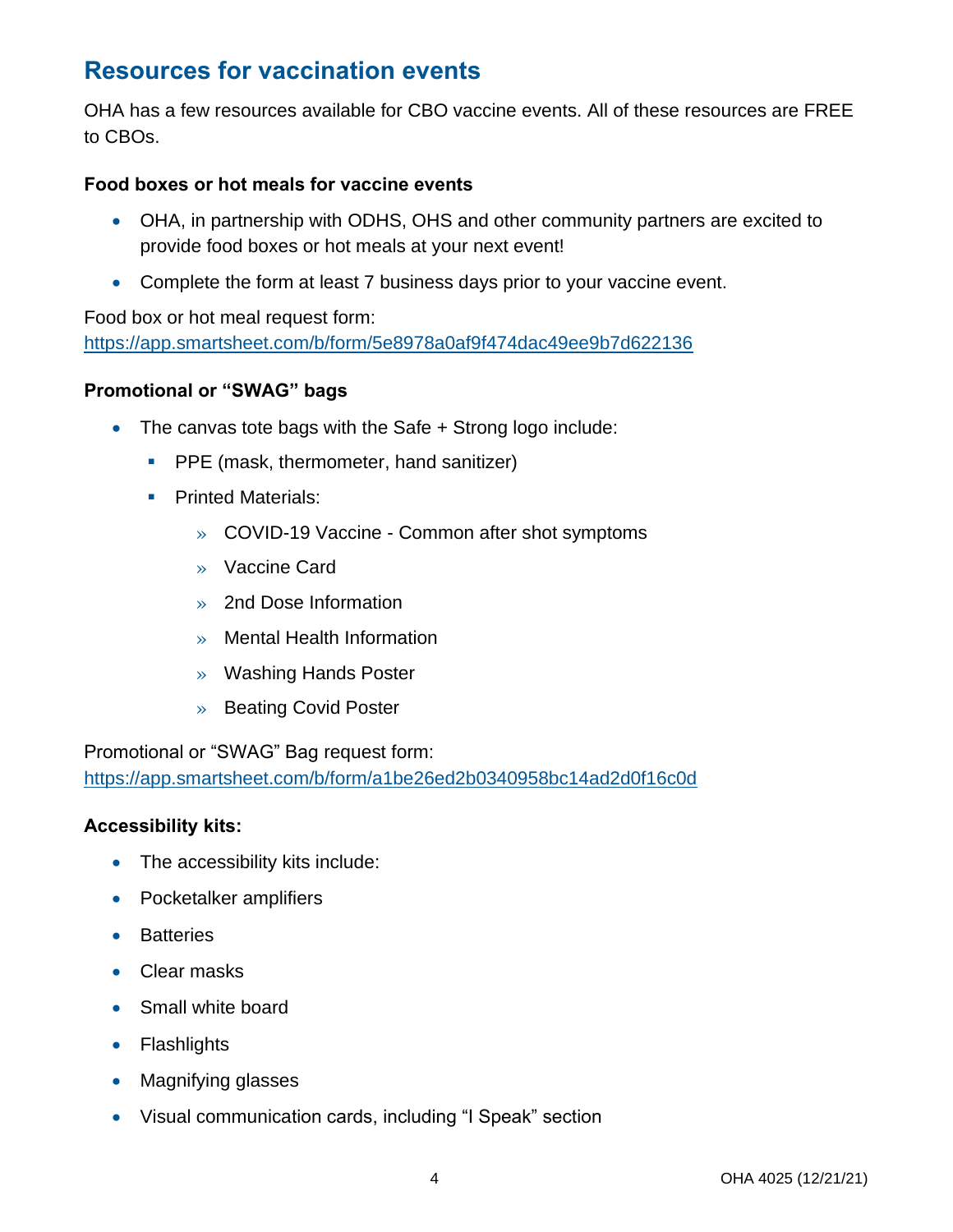• Access information for OHA's telephonic interpretation services

Accessibility kit request form: <https://app.smartsheet.com/b/form/9a9d3b841fb54bbb8ccaceab26ca063e>

#### <span id="page-4-0"></span>**Comic Book request form**

CBOs can order up to 100 free Spanish and 100 free English of the "Beating COVID" comic books to distribute at events.

Comic Book request form: <https://app.smartsheet.com/b/form/5ac67987b217402da14532391cc72caf>

#### <span id="page-4-1"></span>**OHA safety plan for community testing or vaccination events**

The purpose of this OHA Covid-19 Response and Recovery Unit (CRRU) Safety Plan is to provide guidance for event planning to ensure safe and accessible testing and vaccination events.

Access the plan here:

- English: [https://sharedsystems.dhsoha.state.or.us/DHSForms/Served/le3915.pdf](https://gcc02.safelinks.protection.outlook.com/?url=https%3A%2F%2Fr20.rs6.net%2Ftn.jsp%3Ff%3D001Grr-GpoSyFCI0coZCgITqSBgHKtyftikm_JakzBhmnBTOl48JUFD-INyDaN5bek1KgYGx6Q-xBobxdoZRJUFqxjPwxzwZj2mjrH8Q3aHTxTUyHnWMFRFCp4i8UjvIjP0LLCIx5zkUfLI_uofxuwHFpPJZ4tvxq_KolzQPTv6Sdc0FWXaFziIp8PPrsOHV3kKxCPQgPzC6sy1PiFQfapwFQ%3D%3D%26c%3Dykxd8klIkDXKLq1IkLyz26COG5kKxPvFyM4x_qJ1WM3M26g4kTOEEQ%3D%3D%26ch%3DHjCkaG9-xEKYCfVIZ3lJYniq7wvqI89JEYkCGvhKyfnFV-U03tSCOQ%3D%3D&data=04%7C01%7Cdanilyn.galvez%40dhsoha.state.or.us%7C99fd50feefeb4ba83ec808d9ba8420ee%7C658e63e88d39499c8f4813adc9452f4c%7C0%7C0%7C637745898978179210%7CUnknown%7CTWFpbGZsb3d8eyJWIjoiMC4wLjAwMDAiLCJQIjoiV2luMzIiLCJBTiI6Ik1haWwiLCJXVCI6Mn0%3D%7C3000&sdata=SQHkc1JcgTfrT7LHcrKVmln3uk0ANksseoLmGcLOGLo%3D&reserved=0)
- Spanish: [https://sharedsystems.dhsoha.state.or.us/DHSForms/Served/ls3915.pdf](https://gcc02.safelinks.protection.outlook.com/?url=https%3A%2F%2Fr20.rs6.net%2Ftn.jsp%3Ff%3D001Grr-GpoSyFCI0coZCgITqSBgHKtyftikm_JakzBhmnBTOl48JUFD-INyDaN5bek1wQgmmYMzRXR0cJvo_y6KT5QLtuiTz4-ssSdHvHIV8ZrseeJLBQo9H6DbcI_dLm0-sxzLwsxPxVqCNHiLFmsZTCbP6CwhDriCVvV6-IaL1RlQ5MJQjV5YReGfB0pfAsiNtqkRofxqbZ6c5IevTBX1mg%3D%3D%26c%3Dykxd8klIkDXKLq1IkLyz26COG5kKxPvFyM4x_qJ1WM3M26g4kTOEEQ%3D%3D%26ch%3DHjCkaG9-xEKYCfVIZ3lJYniq7wvqI89JEYkCGvhKyfnFV-U03tSCOQ%3D%3D&data=04%7C01%7Cdanilyn.galvez%40dhsoha.state.or.us%7C99fd50feefeb4ba83ec808d9ba8420ee%7C658e63e88d39499c8f4813adc9452f4c%7C0%7C0%7C637745898978179210%7CUnknown%7CTWFpbGZsb3d8eyJWIjoiMC4wLjAwMDAiLCJQIjoiV2luMzIiLCJBTiI6Ik1haWwiLCJXVCI6Mn0%3D%7C3000&sdata=d74AAFUNLlPXxF8JS8FqzKl63CULAvn0OybZ6aq0fdM%3D&reserved=0)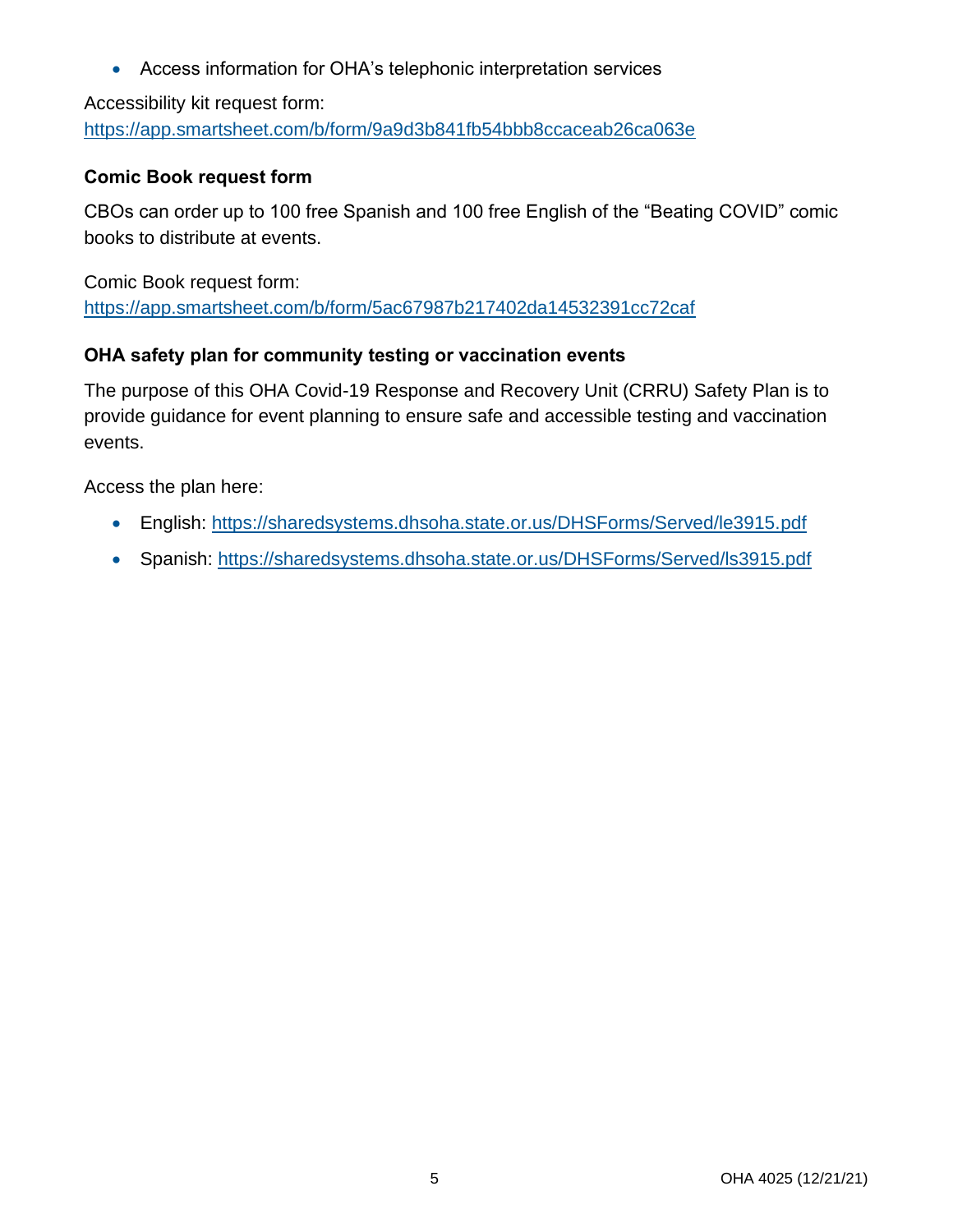## <span id="page-5-0"></span>**Vaccine information resources**

#### <span id="page-5-1"></span>**[COVID-19 Vaccine in Oregon](https://covidvaccine.oregon.gov/)**

This is the main website for COVID-19 information in Oregon. Visit this website for up to date news about the vaccines in Oregon!

#### <span id="page-5-2"></span>**[How to Find a COVID-19 Vaccine in Oregon](https://govstatus.egov.com/find-covid-19-vaccine)**

This website will help to answer these common questions:

- Who can get a vaccine?
- Why should I create a Get Vaccinated Oregon account?
- Where can I find a vaccine?
- What do I need to know before I go?
- What should I expect after I get vaccinated?

A PDF version of this information can also be found here: [OHA Communication Toolkit:](https://sharedsystems.dhsoha.state.or.us/DHSForms/Served/le3646.pdf)  [Helping Oregonians Get COVID-19 Vaccinations](https://sharedsystems.dhsoha.state.or.us/DHSForms/Served/le3646.pdf) (PDF)

#### <span id="page-5-3"></span>**[OHA COVID-19 Community and Communication Resource](https://govstatus.egov.com/or-oha-covid-resources) webpage**

A one-stop shop to find resources for the general public about a variety of topics including:

- Vaccine Communication Resources
- COVID-19 and vaccine social media cards, videos, and printable materials
- Toolkits for specific groups, including, faith communities, migrant seasonal farm workers, older adults, people with disabilities, individuals, families and caregivers and more!

Click the  $\blacksquare$  icon next to each resource to find material in different languages. If you need a language that is not yet available online, please let your Community Engagement Coordinator know. The Community Engagement Team can submit a request for translation. Please keep in mind that it often takes a few weeks to receive translated documents back.